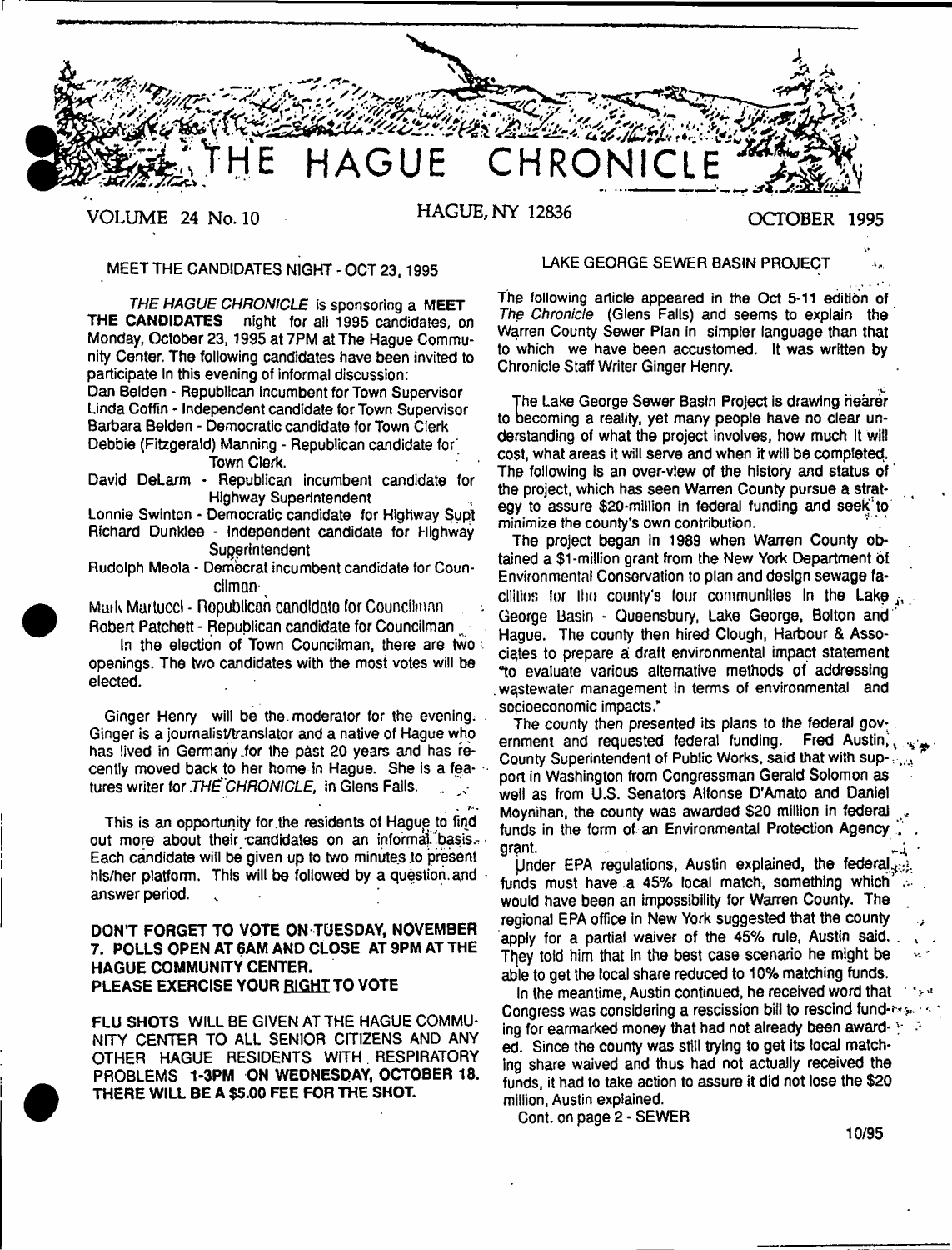#### SEWER - Cont. from page 1

On March 10 of this year, the county reapplied for the grant, but this time asked for even more. "In order to tie up the \$20-miilion," Austin said, "we requested a full \$36.4-million (which would calculate out to a 55% federal contribution, \$20-million, and an expected 45% local share, \$16.4 million. This was quickly granted by the EPA and the \$20-million was secure."

Austin said the EPA has still not ruled on what local share Warren County must pay, but that unofficially the word is that the agency has agreed to accept 10%, or \$2 million. If that proves to be the case, he continued, then a determination must be-made as to whether the \$1-million already spent by the county on the draft environmental impact statement (via New York State) could be considered as part of the 10%. If so, the county would only have to come up with \$1-million of its own money.

Austin said that the county felt that it should move ahead on the project despite the fact that the details of the funding are not yet in place. The Board of Supervisors authorized the letting of contracts with engineering firms for the design, supervision and construction of projects for the four towns.

Lake George and Bolton have chosen C.T. Male Associates, Hague will use Clough, Harbour & Associates, and Queensbury selected O"Brien & Gere Engineers, Inc.

The next stage, Austin noted, is for each town to come up with a design report and hold public hearings. When this process is complete, the town can request its share of the funds from the county.

The phase-one scope of the projects varies greatly among the four towns. In Lake George and Bolton, both of which already have wastewater treatment plants as well as sewer districts, the plants will be expanded. Estimated cost for the Lake George project is \$800,000. In Bolton, the cost estimate is \$700,000.

In Hague a projected \$4-million project entails forming a sewer district, and designing and constructing "a wastewater collection system and a treatment facility using aerobic biological treatment and a nutrient film technique for efficient polishing." Pre-preliminary design has been done. The Town of Queensbury project, at an estimated \$14.5 million, consists of an expansion of the existing environmental impact statement, system design, district formation and construction.

Proposed timetable for completion of the phase-one projects is 1998 for Hague and Lake George Village, 1999 for Bolton and 2000 for Queensbury.

As for the costs to individual residents, Austin said that it is impossible to say what initial hook-up charges would be since it depends on the length of the line from the house to the sewer main and the type of terrain. He did point out, however, that the operating costs for individuals will not exceed \$400 per equivalent domestic unit (EDU) per year. The assigned EDU of a given property depends on whether the property is residential, commercial or vacant. A single-family home, for example, would be one EDU.

Ed: The Oct. 5 hearing to be held in Hague was postponed because there needed to be more time to get all the facts and figures together before presenting it to the public. However, if you didn't get your letters in to the. supervisor yet, it is not too late to give your comments on the merits of this project. Keep your letters and comments coming so that our supervisor and town board will know how you feel about it.

## ADOPT A HIGHWAY 1995 COMMITMENT COMPLETED

. 33 residents participated in the Adopt A Highway program of the Property Owners of Silver Bay during 1995. Organizations adopting at least two mites of highway promise the DOT that they will schedule four clean-ups. Rt. 9N in Silver Bay received Its final sprucing for the year on Sep 27.

Those sporting hard hats and vests for the final event were Ginny Geils, Betty Heintzelman, Ann & Hank Geils, Dean & Hildegarde Wikoff, Stu Harmon, Spear and Shirley Johnson and Stan & Cathie Burdick.

The gear and spiked sticks have now been stored away by Cathie Burdick, coordinator, until the project resumes in May 1996... CB

**HAGUE HISTORICAL SOCIETY** 



The Hague Historical Society programs continue on Thurs, Oct 19, at the Hague Community

Center with 100 years of cartoons by our own Stan Burdick of Silver Bay. Starting with "The Yeller Kid", Stan will bring us up to date with displays of cartoons of the last century. Stan started his own avocation in cartooning during his high school days. He won a *Boy's Life* contest for cartoons and was published in that magazine. Ever since, he has been interested in cartoons and their history and has made a collection of them. He still likes to draw and illustrated *The National Square Dance Magazine* that he and his wife Cathie published until a year ago. They are now permanent residents of Silver Bay.

A large number of members thoroughly enjoyed the Sep trip' to the three museums of Chimney Point, The DAR\* Homestead and The Basin Harbor Marine Museum. We rested for a good lunch at the Basin Harbor Club, directed by Ethel Andrus. All enjoyed the day even though it started out overcast and rainy.

Come and see how many cartoons were part of your life. Those who turn to the cartoon page first are sure to enjoy . Fellowship time at 7:30PM will be followed by the program at 8PM. The public is invited... rmc

#### ART GALLERY AT LOCUST. INN

Jim Coates, prop. Locust Inn has announced the opening of an art gallery in a portion of hia Bed and Breakfast Inn. Many paintings purchased from North Country artists are included in the gallery. The building itself is quite historical, having been built about 1865. by Lewis Burgess.

Coates said the gallery has been well received by both guests and fans alike. The Locust Inn is located at the junction of Rt 8 and 9N. 10/95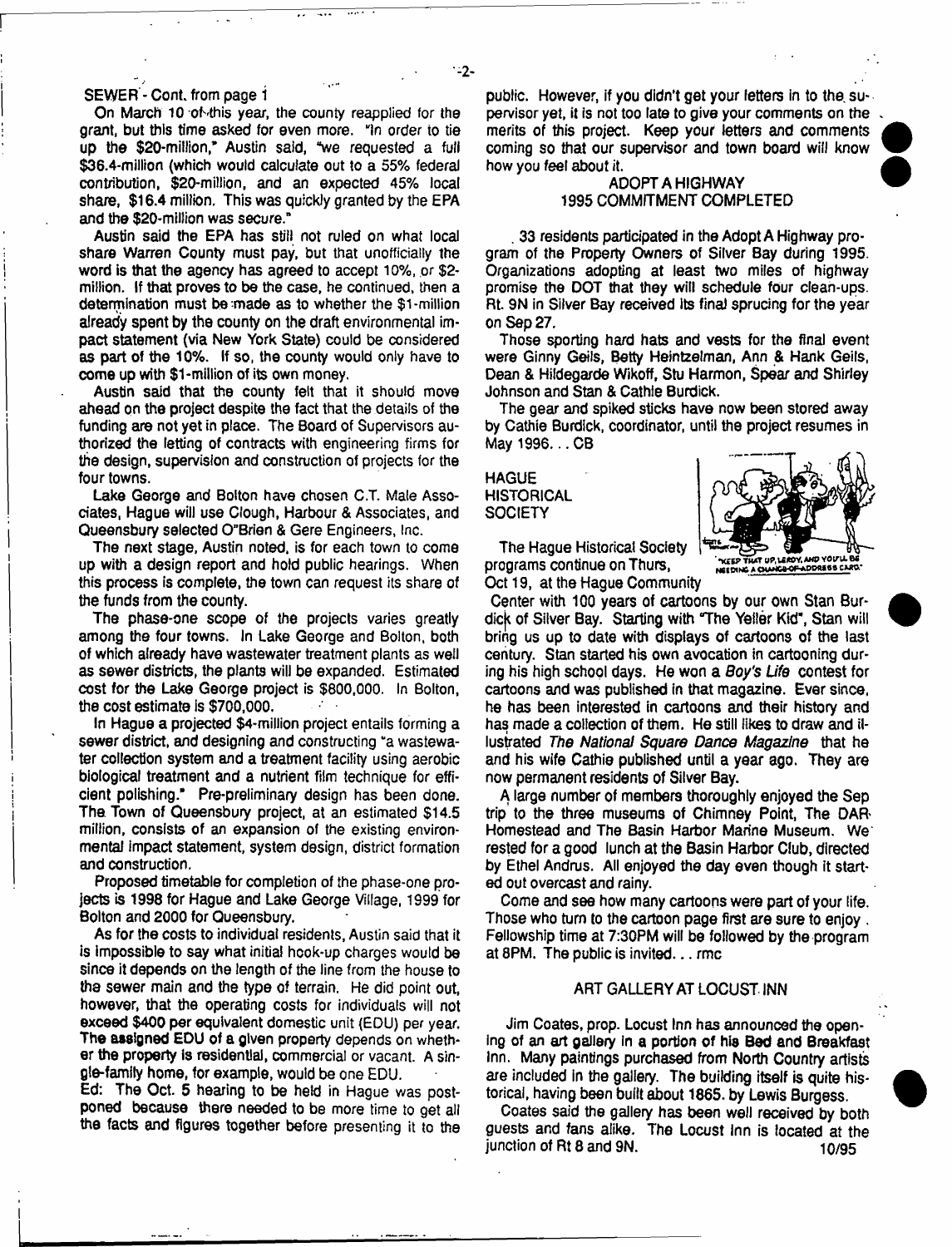#### ZONING BOARD OF APPEALS - SEP. 28

At the Sep. 28 ZBA meeting the saga of Ody's Inn' seemed to be solved when the board took a new vote and approved the requested variance by a 4 to 3 vote.

 $\alpha$  ,  $\alpha$ 

Y

ert.  $\mathcal{L}(\mathcal{L},\mathcal{L})$  .

 $\mathcal{A}_{\mathcal{A},\mathcal{A}}$  $\sim 10^{-1}$  $\mathcal{L}(\cdot)$  $\omega$  est 9415  $\mathfrak{t}=\mathfrak{g}$  $\frac{1}{2}$  ,  $\frac{1}{2}$ 

人名尔  $T_{\rm c} = 7.5$ 

 $\alpha$  ,  $\alpha$  ,  $\alpha$ 

 $\epsilon = 2$  .  $\sim$  $\Lambda$  $\sim 100$  $\sim$  1.

 $\sim 5\%$  $\sim$   $\pm$   $\sim$ 

فالرسام

ji de  $\mathcal{A}=\mathcal{A}$  $_{\rm s}$  ,  $\sim$ 

David Martucci (who had abstained from voting at the fast meeting) arrived late and Chairman Ginn, who was interesting about to discuss other applications first, instead took up the Ody matter as soon as Mr. Martucci arrived. Ginn asked Mr. Martucci if he had reconsidered his decision to abstain. Mr. Martucci replied that he had reconsidered; in his statement of last month he said he knew he could make an unbiased decision; the Town Board puts members on this board to make decisions, and therefore he will vote. Again, the questions were raised about specific hours, etc. until Bruce Clark introduced a motion to approve with a number of conditions. This was seconded and approved by the above mentioned vote and with the understanding that if any of these conditions was violated and complaints filed, the board could withdraw the variance and the operators would have the opportunity to defend themselves at the ZBA meeting where the complaint is heard. The variance will go into effect when it has been approved by the APA, which should be within 30 days. Until then the stay imposed is stiii in effect.

The conditions imposed Included: • Hours of use will be 7AM to 10PM with the premises vacated by 10:30PM. • Remove hedge near Rt. 9N in front of the restaurant and remove bottom branches on spruce tree on northeast corner of property and small tree near Rt, 9N on southern side of property. • Ail aspects of building will comply with N.Y.S. building and fire codes. • Entry and exit will be open at all times and marked for use by customer and emergency vehicles and parking will be designated. \* A vegetative screen will be planted and maintained based on the approval of the Zoning Administrator and the neighboring property owner. It will be located on the southern property line to prevent parking on the neighboring property.

The application by Thom (28-1-7) Rt. 9N, TRI zone (across from Ruah at the Island Harbor curve) to increase the interior footage by adding a second floor and squaring off the existing main level. The extra footage would require a variance and review by Warren County. It is a nonconforming lot.

Walker (22-1-2.1) TRI zone. This is basically a lot line change. This needs a site review and a public hearing... gl.dh

#### PLANNING BOARD - OCT. 5

i

The Oct. 5 Planning Board meeting was preceded by a public hearing for Scuderl (8-1-25.3), W. Hague Rd., dog grooming business & horseback riding lessons in an OCI zone. Only one person from the audience related to the application, (it was a matter to be solved by the property owners themselves). Basically, he approved their request.

At the regular meeting a few minutes later the board unanimously approved Ms Scuderi's application.

There was only one other item on the agenda. An application by Art Belden (19-1-12) Graphite, to place a mobile home on his property in an OCI zone. There has been a site review and since the committee could find no problems, the board approved this project... g!

#### HAGUE TOWN BOARD -10/10/95

? Jack Carney was given privilege of the floor at the Oct 10 Town Board meeting and informed the board that he and his brother Frank were planning to sell their property on the west side of 9N near Tongue Mt. to the state, but needed letters of approval from the town of Hague. This is neqessary under home rule and when the APA and wetlands are involved. Since 2 parcels are involved, 2 letters are needed. It was agreed to have John McDonald, town attorney write the letters. The land then returns to "Forever VVifd".

A "Meet the Candidates" night has been scheduled for Monday, Oct 23, at 7PM. All are invited to attend. See related article on page 1.

A letter from Dick Dykstra questioned when the town was going to live up to its earlier agreement with him for sand to use at the town landfill. David DeLarm spoke of his problems at the landfill and it was agreed that Nov. 1 might be a deadline. However, weather is an important factor.

After interviewing 5 candidates for the post of assessor, the board appointed David Martucci, who held the same job several years ago as an elected assessor. The term expires on Sept. 30,2001.

■ Councilman Meola researched the law on smoking in public places (brought up in regard to the highway employees at the town shed at the last meeting). The law states if more than 2 people work there and one objects to the smpking in a designated area, it must stop.

We are now pricing fencing for the town center. Lights will be added and further beautify the area.

Ralph Denno has been awarded the job of roof repair with his bid of \$1,250.00. It should cure the problem of ice building up on the roof.

Wet weather has slowed work at the Landfill by clogging the trommel. It was suggested to shut it down if weather is bad. Cost is a factor in closing and opening up again. It's one of those "play it by ear" situations.

A free day at the landfill was discussed, but the decision remains the same as at last month's meeting. . The highway crew is so busy fixing pot holes, screening sand, working at the landfill, etc. it was difficult to add one more big job to the busy crew. They are preparing for winter.

It has become a tradition at Halloween to have a party for the Hague youth, but without some help from a few more parents, we may not be able to'have one in 1995. Anyone interested? Contact Rudy Meola, 543-8422.

Apparently, some of the children using the late bus are using foul language, making concentration for the bus driver difficult, and disturbing the other students. A letter will be sent to the parents of the 17 children who use the bus. We do not want to lose this special bus!

Coffee & donuts will be served from 6AM until lunch on Nov. 7, followed by soup and sandwiches, all served by the Fire Dept.

Cont. on page 4 - TOWN BOARD 10/95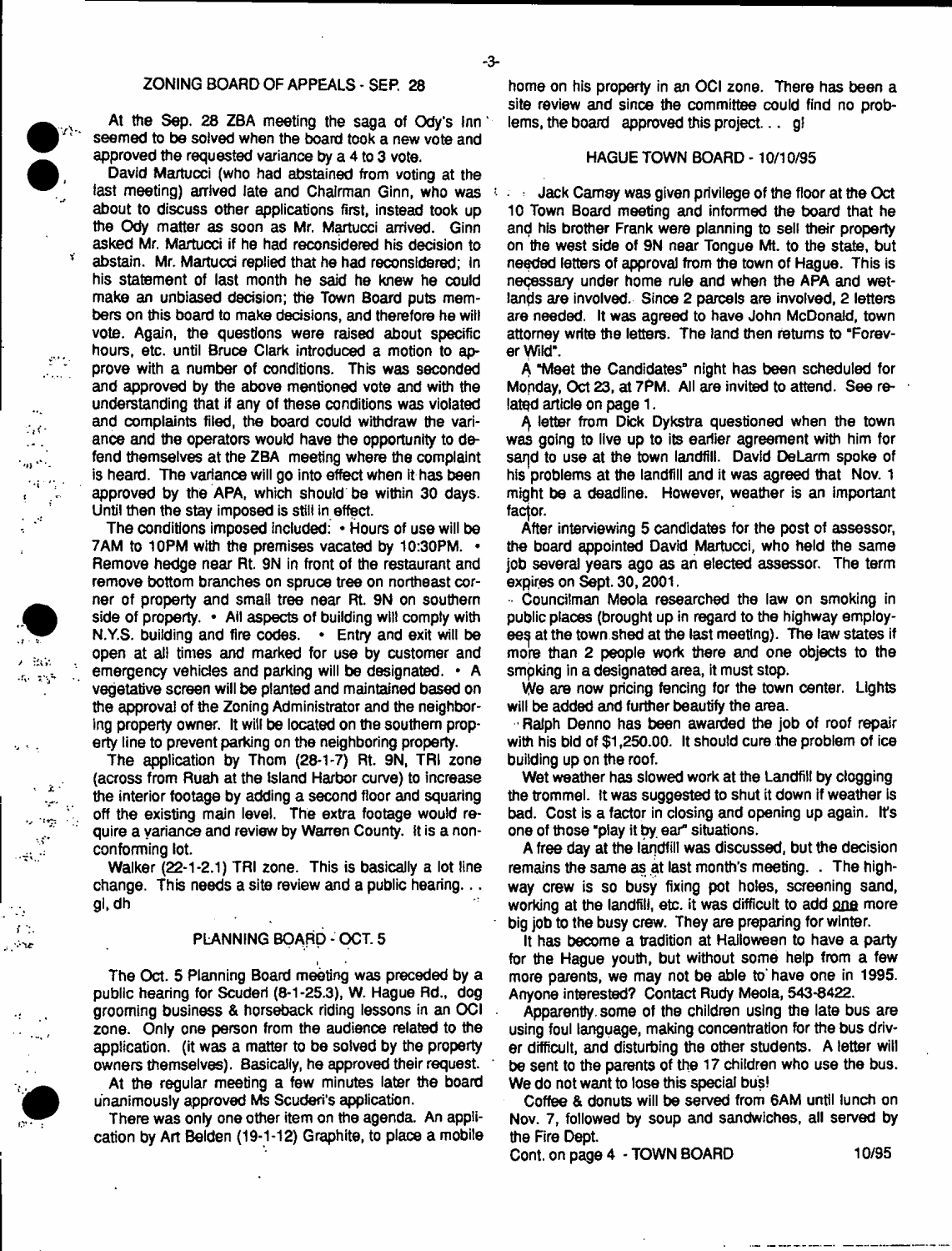BASS Tournament was a huge success according to pave Martucci. The park will be closed for the season next week. Water-will be shut off.

地名河口

 $\Box$ Unfinished business: $\ldots$ 

Res. #23. Follow through on 9N speed limit from sandpit jn Sabbath Day Pt. to 1/2 mile north of - Silver Bay post .office. .

. ; Res, #24 Continues CV TCable franchise.

Res. #25 Request 2 proposals from Reale Const, re: boat dock.

Res. #26 Transfer of funds

. Helen Barton reminded us of an open house at the Child Care Center at Silver Bay on Mon/Tues, Oct 16 & 17. See related article.

, Flu Shots will be available on Oct 18 from 1 -3PM (p 1)

The request for additional 5% funding for the sewer pro- $\gamma$  ject is in the works. A public hearing cannot-be set until we receive a reply from Audit Control...gl  $\bar{\mathcal{C}}$ 

## THE CANDIDATES SPEAK

 $\mathcal{L}_{\mathcal{A}}$ 

Each candidate for offioe was given an opportunity to include a written statement in this issue of .The *Hague* candidates .

DAN BELDEN, Republican candidate for Supervisor sate of the Town of Hague.' I was born, raised and went to school in Hague. In other words, I have been here my whole live. And that makes me feel that I know what the people of Hague want:

There have been seyeraf accomplishments made during the three'-'and one half years Of my administration that *you*  $\sqrt{\frac{1}{2}}$  should be aware of. They include:  $\frac{1}{2}$  is a

• By working with the Town Board and different organizations, we have done landscaping and seeding at the Community Center and have installed'a basketball court. Money has been put into the '96 budget to add some fencing' and lighting at the Community Center. Also if we have suf-. ficient funds, we may face one side of the bridge.

• The landfill is being.redaimed.

 $\cdot$  :

 $\mathcal{A}_\bullet$ 

 $\sim 100$ 

This year we have been very fortunate to receive a . ,\$400,000 Small Cities Grant for needy families. We were the only town in Warren County receive this money.

What I feel is the biggest accomplishment is the 95% funding for the sewer system. (We are still working to -make this 100%). The total grant for the Town of Hague is 4.5 million-collars. I will continue working to get the two line extensions included.

• I'again went to Albany in August regarding the School Tax issue and I will continue to fight this.

» All meetings are open to the public. Since ( became Town Supervisor, time is allocated for the public to speak at all regular Town Board meetings.

If reelected, I will continue to work very hard for the people in the Town and will continue to do my best to meet the problems fadng us.

I would appreciate your support for another two years.

**NOVEMBER 7 ELECTION DAY - 6AM- 9PM**

LINDA COFFIN, candidate for Supervisor

-4-

" I, Linda Coffin, am an independent candidate for the position of supervisor in our town.

From my past experience of servicing for 12 years on the Town Board, I'm sure that you know that I am dedicated, trustworthy, and will do my best to serve all residents of Hague using ethical principles.

I would like to bring leadership back to the town, work with the town employees, and work for all of our residents for the betterment of our community.

I also promise to keep up with the many changes and challenges that are facing all small communities today..

I would sincerely appreciate your vote in the November elections,.. Thank you.

#### ^RUDOLPH MEOLA, candidate for Town Council

' Last Nov you elected me to the Hague Town Board to fill an unexpired term. At that time I stated that if elected I would strive to give you a proactive, open and courteous representation. I have done that.

Again I present myself as a candidate for the Town Board seeking a full four year term. I am asking for your support at the polls. In the nearly year that I have been your coundlman I have established a record of responsible and responsive representation. I have taken my public dutles seriously. I have prepared myself for each meeting. I have studied the issues and I have conducted the public's business by taking into consideration the interests of all of the residents of Hague and by abiding by the appropriate town laws.

I feet good by what has been accomplished. Town business is being conducted in the open and within the framework of the Freedom of Information Law and the Open Meeting Law. We have had a good beginning but more needs to be done to reach our goal of open, responsible and responsive town government. Your support for my candidacy on' Nov. 7 will ensure that we reach our goal.

BOB PATCHETT, candidate for Town Council

There are many issues that will be addressed in the town of Hague in the near future.

 $\mathbb{R}$  am running for a seat on the town board with the hope that I can be a part of .the solutions to these problems.

. L believe in a "common sense" approach consistent with the needs of the citizens of Hague. If possible home rule should be a priority. Mandates from the state and federal level should be funded by the agency introducing the mandate.

Please vote on Nov 7, 1995. It is still our way of letting the political leaders know what and how we the sovereign citizens arethlnking. Your vote *for* me would be appreciated.

BARBARA BELDEN, candidate for town clerk

 $\mathcal{L}(\mathcal{L}_{\mathcal{A}})$ 

I have been a resident of Hague for the past 30 yeans and have been referred to by the people of Hague as 'the nurse", "Paul's wife", "Peter and Paul's mom", all of which I still am. However, there is another side to me which in cludes a B.S.P.A. degree from St. Joseph's, ME, with major in nursing and .a minor in financial management. (Cont. on page 5 CANDIDATES 10/95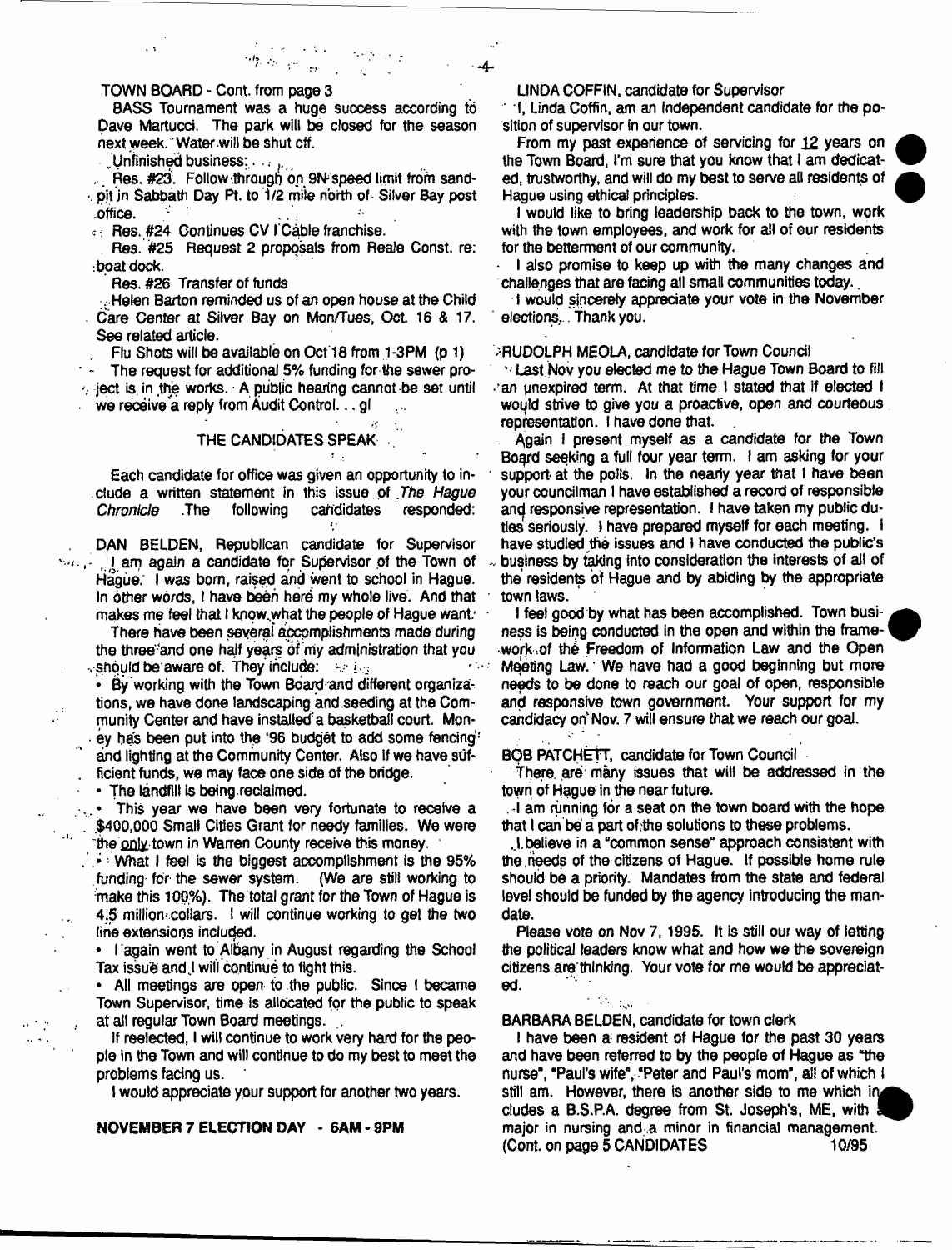## CANDIDATES (Cont. from page 4)

My financial experience includes Acct Rec - Acct/Payable, Account Reconciliation, Disbursements/income. I have been the recording secretary for the Hague Board of Assessment Review, and substitute secretary for the ZBA and Planning Boards.

i have maintained a record of being accurate and timely, meet quality assuranoe'standards, and am In compliance with Federal, State and County mandates.

I am punctual, reliable and can be flexible in availability in the Town Clerk's office.

DEBORAH FITZGERALD MANNING, candidate for Town Clerk

I am the Republican candidate for Town Clerk. I've :been a life-long resident of Silver Bay and reside there with my husband Michael and two children, Kayley and Karney.

I graduated from Hague Centra) School in 1978, with Business as my curriculum. In 1979 I attended Adirondack Community College for typing and office machines. This fall I also took a course in computers.

I attended the Association of Towns Conference for Town Clerks in June of this year. In August I was appointed Deputy Town Clerk.

I feel I can do a good job as Town Clerk and am willing to put in as much time as it takes to get the job done. I would apreciate your support on Nov. 7. Thank **you!** 

**RICHARD DUNKLEE, candidate for highway supt.** 

I have been a lifetime resident of the town of Hague. I am married and the father of four children.

I have 28 years experience in the highway department and I was former highway superintendent for two years. With these experiences ! feel that I am qualified for the position of highway superintendent.

I would appreciate your support on Election Day, Nov. 7. Thank you.

LONNIE SWINTON, SR., candidate for Sypt. of Highways I am a candidate for Superintendent of Highways in Hague. I have lived and raised my family in Hague for the past twenty years. I have worked at Rogers Rock Campsite for the past eighteen years and been head of maintenance for the past twelve years. I previously worked for Saratoga County Highway for two years. If elected I will work for the people and welcome any input and suggestions to make our highway dept, run smoothly. I would appreciate your support on Elecltion Day.

## NATURE NEWS Laura Meade

About a month ago I saw a mouse wander up an outside wall at the Ticonderoga Federal Credit Union and then I noticed considerable mouse droppings in my house. This prompted me to set two traps to catch the critters. When I caught five in a few days I decided to "keep score". So far I have trapped 18.

 $\bullet$ 

 $\mathcal{L}^{\mathcal{L}}$  .

At the same time, in order to control mice around the electric organ at the Grace Memorial Chapel at Sabbath Day Point, I set four traps, and within a few days fifteen "bit the cheese". Also, I set out a banquet of four boxes of Dcon, all of which was gone within 24 hours. In conversation with folks around town I discovered that many were experiencing an unusually large mouse population. In fact, one diligent "trapper\* at Sabbath Day Pt. has caught approximately 100 mice!

Those who have pussy cats probably do not have a mouse problem this fall. Would, anyone tike to "adopt" a black and gray tiger kitten found abandoned along the Old Mill Road at Graphite?

Turning to another subject, did you know that terns seen by Columbus' crew kept their spirits up and convinced thpm to continue their journey? But those birds range far from land and seeing them did not indicate that land was<br>near. However, some days later a migrating Black-However, some days later a migrating Blackthroated Blue Warbler perched in the rigging of one boat and that was a more positive sign of land. These warblers are common in Spring in our area, but seldom are noticed in Fall. I was pleased that an observer reported one seen Oct 2 on grounds adjacent to Sagamore Great Camp, in the Raquette Lake area.

A pair of Common Loons have ftown south from Jabe's Pond. A pair of Northern Harriers were seen soaring over Bloomer ML and a flock of wild turkeys have been parading in the vicinity of Dodd Hill Rd and Hollow Rd.

#### WEATHER NOTES Mary Lou Douiin

There have been no complaints about the beautiful weather of the last month. September was gorgeous, was comfortably warm, 60® days and .clear, coot nights. The warmest day since the last writing Was Sep. 13 when the thermometer read 78<sup>s</sup>. Fall made a gorgeous grand entrance on Sep. 23 at 8AM. Most of the days which have foljowed have been tovely. Cooler temperatures are so pleasant and contrast dramatically with the excessive heat of last summer. Even ths (few) gray days have been enjoyable.

£ach year as the air cools and the nights grow longer changes occur in the trees of our area that bring about one of the greatest spectacles in nature - the fall colors. Color is everywhere. The maples are vibrantly orange, and the sumacs such a rich red scarlet. Color is peaking on some of the hills but there is much more change to come.

The hunters' moon was full on Oct 8. When it is low on the horizon the moon appears larger, as the objects of the earth can compare to the size of the moon. Thus it looks larger. When it is high in the sky it appears smaller, as it stands alone. The orange color comes from the earth's suspended particles. Small birds have flocked and headed south but I have only spotted a few groups of ducks and geese leaving the area. Many are stilt here. We have had some good rains in Sep. and Oct. but the streams and the lake are still very low.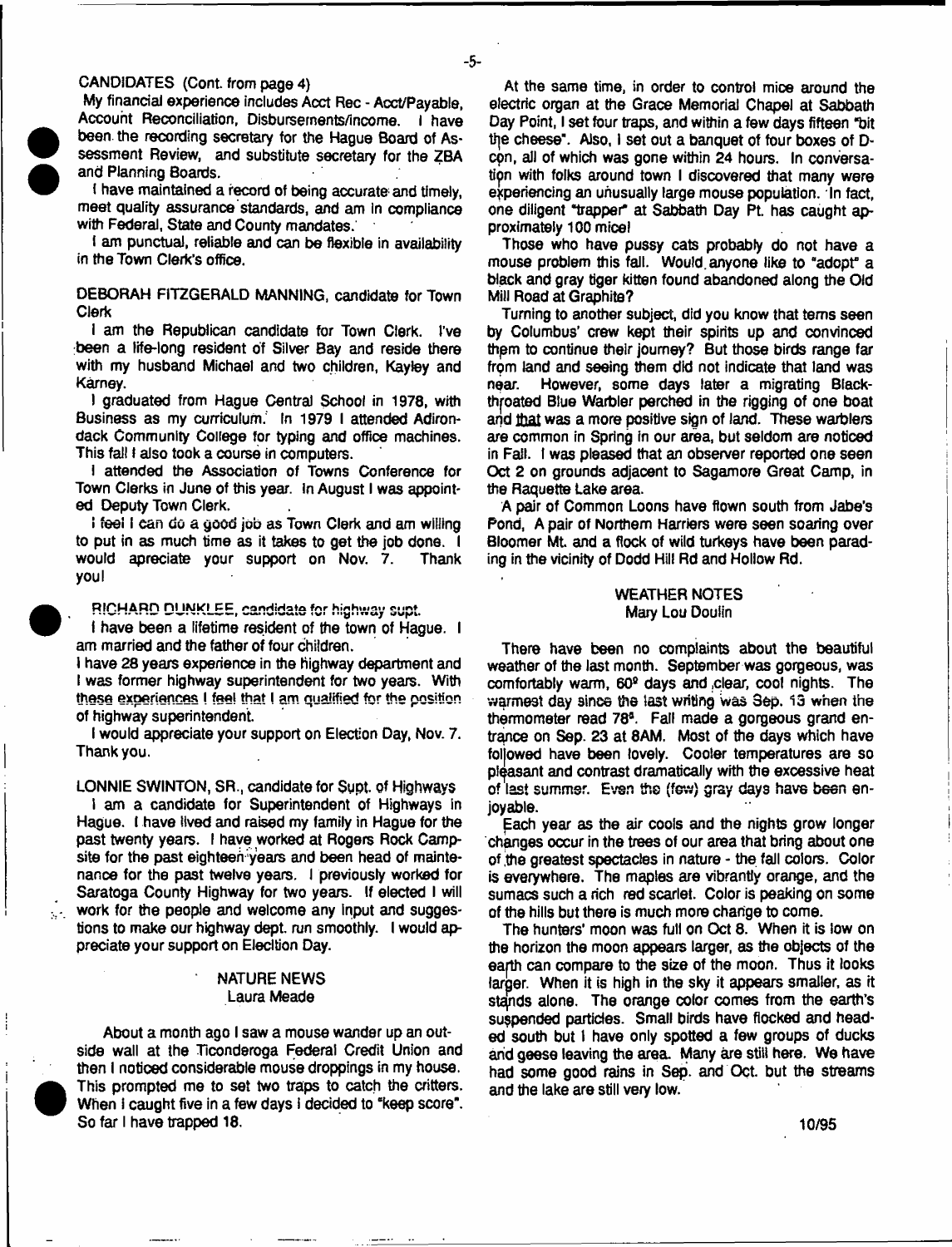TICONDEROGA FESTIVAL GUILD Coffeehouse series, initiated last year, was off to a good start again on Friday, Oct 13 with the Zucchini Brothers, folk singers who were the replacement for Camille West, who was ill.

For Fri. Nov 3 an "Open Mike" will be the attraction ... a chance to hear talented area performers, or, if you want to perform, call the Festival Guild Office (585-6716). These Festival Guild Coffeehouse concerts, co-sponsored by North Country Community College, are held in a pretty room in the Ti Community building --\$5.00 general admission; \$4.00 for students. The Coffeehouse series last year proved a friendly, pleasant -- and inexpensive --prospect for a fall or winter week-end evening.

## WILL MONTREAL RECOVER?

GAPP {you figure it out), 25 strong, arrived at the Ticonderoga Railway Station on Friday afternoon, Sep 29 for a weekend in Montreal. Also waiting for the long-delayed train was a group of ten guys heading for Montreal for a bachelor's party, celebrating the end of Martin Fitzgerald's "freedom". AMTRAK really had it made! The comment from the conductor upon boarding was "Is there anyone left in the county?" Upon leaving the train, we never saw those ten guys again. One only has to use his imagination to know what happened to them, but the GAPP certainly had a wonderful time visiting many places of interest in Montreal, including the Biodome, Botanical Gardens and Archaeological Museum, ail of which are fantastic! We were all really impressed with the cleanliness of the city, the beautiful buildings and landscaping, the friendliness of the people, .the lack of crime and the safe feeling one gets in walking on the streets. One only wonders why the United States doesn't take some pointers from its northern neighbor.

#### WOMEN HELPING WOMEN

"Time Management" - "Stress, Positive and Negative" are the subjects of our next program on Mon, Nov .33, 7PM at the Hague Community Center. Helen Zurlo. Professor of Nursing at Adirondack Community College, will be our speaker. Mrs. Zurlo received her B.S. from the University of Miami and her M.S. in psychology and mental health from Russell Sage College, Troy, NY. She is a clinical nurse specialist and also has a private practice in psychotherapy.

This program is presented free of charge. We look forward to welcoming women from Ticonderoga, Putnam, Crown Point, Bolton Landing, Lake George and Glens Falls, as well as Hague..

Women Helping Women is a group of women who meet the second Monday of each month with guest speakers covering topics concerned with women's well being - physical, emotional, social and intellectual.

Book Fair - Ti Elementary School, Oct. 16-19. On Oct 17 Book Fair will be open from 6-9PM so parents can come and buy books. For info, call Mrs. Davis, 585-7437.

### SENIOR CITIZENS WALKING PROGRAM

The Elementary and Middle Schools will be open from 3:30 - 5:30PM on school days only for seniors who want to exercise by walking. Please enter the building Please enter the building. through the Middle School entrance. Room one will be available for changing to walking shoes and a place for coats and hats.

If you are interested in this program, please register at the Ti Middle School at 585-7442.

## SCHOLARSHIPS AWARDED

Four Silver Bay Assoc, summer employees each received a \$500 scholarship grant from the Peter Neal Memorial Scholarship Fund at Silver Bay. The scholarship is awarded each year to Silver Bay employees on the basis of need and their efforts to enrich the lives of others through their .work at Silver Bay.

The recipients were: Janine Pullling, Putnam, Jessica Blanchard, Ticonderoga, Kim Schendel, University Height, OH, Rodney Frasier, Harrisville, NY

The fund was established in memory of Peter Neal, son of Mr, & Mrs. James Neal, Sabbath Day Point, and a Silver Bay employee from 1981-1983. Peter died in 1992.

The following invitation was recently received by the Senior Citizens Club in Hague:

*you* ore *cor&afly invited to attend our JdARz 'tfES'T iTLA on Sunday, OttoSer 22, 199S' from 2:00 to 4:00 The QCens fads Stome, 178 .Warren St., QCens 7ads, 12804.*

They request an RSVP by Oct. 15.

The Glens Falls Home is a residence for the well eldedy: Your advice, help and support will be the basis on which they will build for the future.

For more information, call Kay Barton, 543-6057



HAUNTED FORT Nov. 27 & 28

On Friday and Saturday nights, Oct 27 & 28, an exciting Halloween Haunted Night at Fort Ticonderoga is planned from 6-9PM as a fund raiser for the Ticonderoga Festival Guild. As darkness falls the Fort will cast a spell - a gathering of ghosts, skeletons, spectres, eerie sounds, terrifying sights, scary happenings and shivering lost souls will wander the Fort. 'Unsafe" tours through this reincarnation of Fort Ticonderoga's haunted past will be conducted by spectral guides. Those curious enough — and brave enough - to attempt a rendezvous with a ghostly past may purchase tickets inadvance at Radioshack/Bookmark or by calling the Festival Guild office (585-6716). Tickets are limited. Admission, \$5.00 adults; \$2,00 under age 14.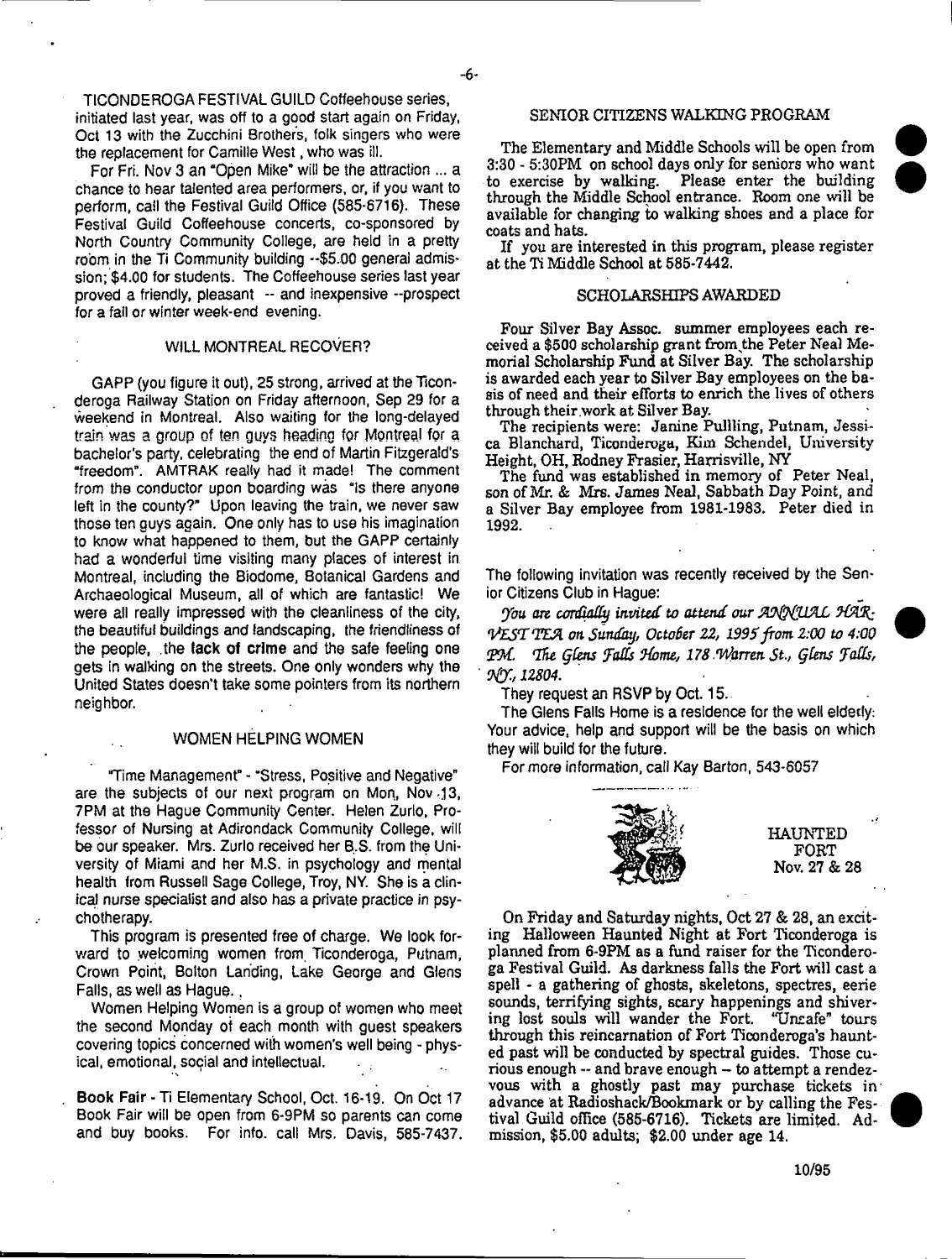

### HAGUE VOLUNTEER FIRE DEPT.

Here are the long-promised statistics for the last two months - you must admit that the crews are busy!

In August the Fire Dept had eleven calls that involved .200 hours. Ambulance 740 made 17 runs and covered 622 miles; ambulance 741 had 4 runs and covered 413 miels. A total of 185 1/4 manhours were used.

In Sep there were two fire calls, and 67 hours were required. Ambulance 740 had 7 runs, covering 363 miels. Ambulance 741 also had 7 runs and covered 658 miles. Manhours used; 109.

Gerry Boyd has complleted the course that qualifies him to be a CPR teacher. Thank you, Gerry, for taking the course.

Bill Cobb has now completed Level 3 EMT Critical Care Training. Congratulations, Bill.

Two fund raisers are now behind us - the summer-long rummage sale ended on Sep 30, and the Columbus Day Buffet dinner, hosted by Silver Bay Assoc We thank Pat Swinton and her volunteers for taking care of the rummage sate; we thank Silver Bay Assoc, for hosting the buffet dinner. Michele and her crew did a fantastic job of managing this. We also thank the ladies who showed up to set tables that afternoon; Joan, Estelle, Angela, Pat, Janet & Ethel. Monetary results of these two fund raisers are not yet available.

On Election Day the Fire Dept, ladies will be serving coffee and donuts from 6AM on. From 11AM - 2PM sandwiches, soup and oyster stew will be served. Do plan to eat your lunch at the Community Center - and VOTE at the same time.... ewa

HOME DELIVERED MEALS (More frequently called Meals on Wheels)

This service is offered in Hague, thanks to several willing volunteers, to anyone 65 or older who is handicapped or housebound. Betty Braisted has served as coordinator of the volunteers and she and her husband John have been drivers. Now it has become necessary for the Braisteds to give up this service, at least for the time being. We thank them both for the time and care they have given from the very beginning, to HDM. Marion Shoemaker has agreed to become the coordinator. Please get in touch with Marion if you need meals, If you can't drive on your assigned day - in short, for anything you previously contacted Betty for. Marion's number is 543-6141. Ethel will accept calls too. Her number is 543-6098. The best time to reach Ethel is between 6:30 and 7:30AM and let the phone ring and ring... ewa

#### **EMPLOYMENT QPPQBTUNfflES**

Looking for qualified teachers and aids for a child care center serving infant through preschool aged children. Please send resume to Helen Barton, Silver Bay Assoc., Silver Bay, NY 12874.

**CONGRATULATIONS** to **NANCY GETTA,** Hague's rural route carrier for the past 18 years who retired from the postal service on Sep 29, 1995. Nancy was more than "just a carrier\*. She made it her business to know when and if one of her patrons was in need of help; she delivered mail through ail kinds of weather and was truly a dedicated public servant. We will ail miss you, Nancy!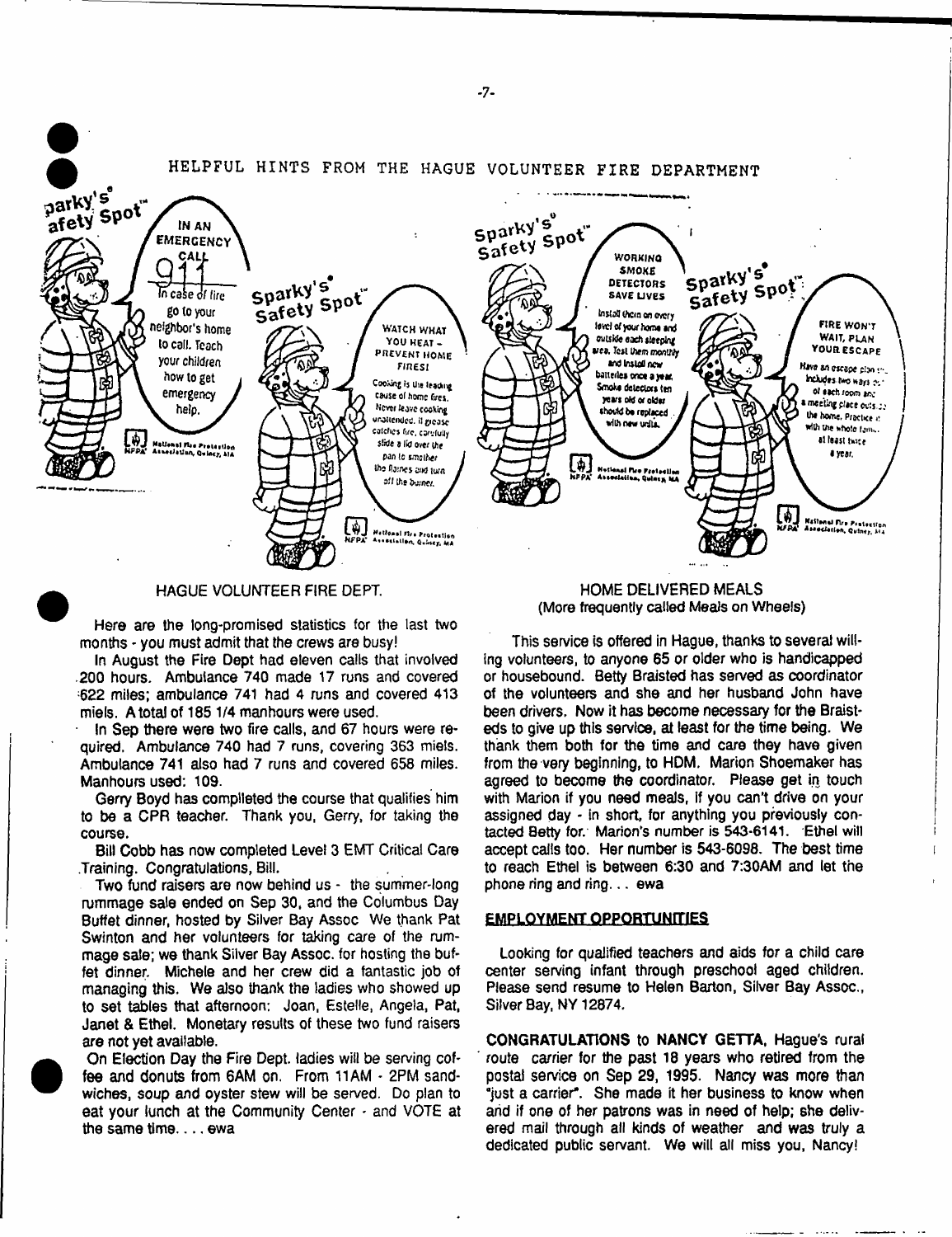#### DARRIN FAMILY HONORED

On Tues, Aug 29, Rensselaer Polytechnic Institute honored the Darrin family for its long dedication to R.P.I. and particularly to the Fresh Water Institute at Bolton Landing: Before environmental awareness became fashionable the late David M. Darrin, Class of'1940, recognized the importance of preserving the purity and vitality of Lake George and he sponsored the establishment of the original Fresh Water Institute. A special program on the lawn of the Sagamore formally named the new expanded Institute in honor of Margaret A. Darrin and. In memory of David M. Darrin.

An academic processional with bag pipes, talks by R.P.I. president, Byron Pipes and other faculty and the conferring of an honorary Doctor of Laws degree upon U.S. Congressman, Gerald Solomon for his advocacy of the Adirondacks and of fresh water, all .added, to the occasion. Hague's own Peg Darrin made a modest and appropriate acknowledgment speech. Today she and her three sons, daughter-in-law and granddaughter all call Lake George "summer home". Guests were taken by shuttle bus to tour the impressive new facility - foremost in the U.S. in its teaching, technology and research.

#### NEW COMMUNITY CHILD CARE CENTER

On Oct 4, 1995 Silver Bay Assoc. YMCA Conference Center opened the **Community Child Care Center.** The new Marjorie Hitllard Hodges Children's Pavilion will host day or half day (mornings only) programs for six week old infants to five year old preschoolers. The center is designed for opportunities for the whole family in the local areas such as Hague and Ticonderoga! We are a licensed center by the Dept, of Social Services, Bureau of Early Childhood Services.

All families are welcome to explore the facility and program during the **open house on Oct 16 and 17 any time from 7:30am to 430pm.** Parents are welcome to stay for the day with their child or allow their children to spend the day or morning in the program for **free! There are a limit**ed **number of spots.** Please RSVP with Helen Barton at 543-8833.

Silver Bay Assoc, is excited to announce its staff; Angela MacAlpine is a full time teacher and Linda Rousseau is a part-time teacher. Helen Barton is the Director.

• Helen Barton grew up in Glens Falls and spent summers at Silver Bay. She has a Bachelors degree in Education and Psychology from Wheaton College. For three years Miss Barton was at the Elizabeth Amen Nursery School and Research Center as the Center's Dean's intern and classroom associate. During her stay at the center as well as afterward, Miss Barton specialized in training staff to enhancing communication, self-esteem and teamwork.

Angela MacAlpine resides in Ticonderoga with husband Doug and two children, ages seven and four. Mrs. MacAlpine Is oertified in preschool/elementary teaching, physical education, and recreation teaching. Her teaching experience spans to a variety of local schools such as Ticonderoga, Crown Point, Schroon Lake, and St. Mary's. In the summer months, Mrs. MacAlpine is employed as a children's leader at Silver Bay's children's program. She was also past president of the PTO in Ticonderoga.

Linda Rousseau hails from New York City. She holds a Bachelors degree in English from Marymount College and a Masters of Science in Teaching from Fordham Univ. She has permanent NYS certification (Nursery through 6th grade). Mrs. Rousseau has summered in the Silver Bay area for the past eight years and has been on the Silver Bay staff as a children's leader and in the Silver Bay Assoc. Outreach Children's Program in Ticonderoga and Putnam in.1992 and 1993.

If you have any questions, would like a copy of the parent handbook and fee structure, or a tour of the facility, please call Helen Barton at 543-8833. Note: We are looking for people who would like to be on the substitute list. Please send your resume to Helen Barton, Silver Bay Assoc., Silver Bay, NY 12874.

### E^OOK DISCUSSONS AT BLACK WATCH LIBRARY

The Friends of the Black Watch Library, Ticonderoga, is sponsoring a sries of five book discussions beginnin ON Oct. 12 in the library, led by scholars from Clarkson Univ. and North Country Community College. The program Is made possible by a grant from the National Endowment for the Humanities.

The books discussed are available on loan from the library. The programs will be held at 7:30PM on Oct. 12, 26, Nov. 9, 16 and 30. For further information call 585- 7944.

#### SENIOR CITIZEN OF THE YEAR TO BE AWARDED

The Hague Chamber would like to remind everyone that next month the Senior Citizen of the Year Award Selection Committee will be meeting to review all nominees for this award, which wifi be presented at the Community Christmas party in December. Now is the time to send in your nomination to the Chamber, c/o Peter Foster, Hague, NY 12836.

As a refresher, here are the qualification guidelines foro nominees:

- Any long-term Hague senior citizen is eligible.
- -> Any year-round Hague resident may nominate a candidate.
- The written submission shall include nominee name, address, a bri4ef biography and the reasons why the, candidate should be considered for the award.
- Nominations should be received no later than Nov 15, 1995.

The award winner's name will not be made public until the time of the award presentation. The Selection Committee, made up of one representative from the Chamber, Fire Dept, Fish & Game Club, Senior Citizens Club and Town Supervisor, will meet in November to make their decision.

Please send in your nominations soon!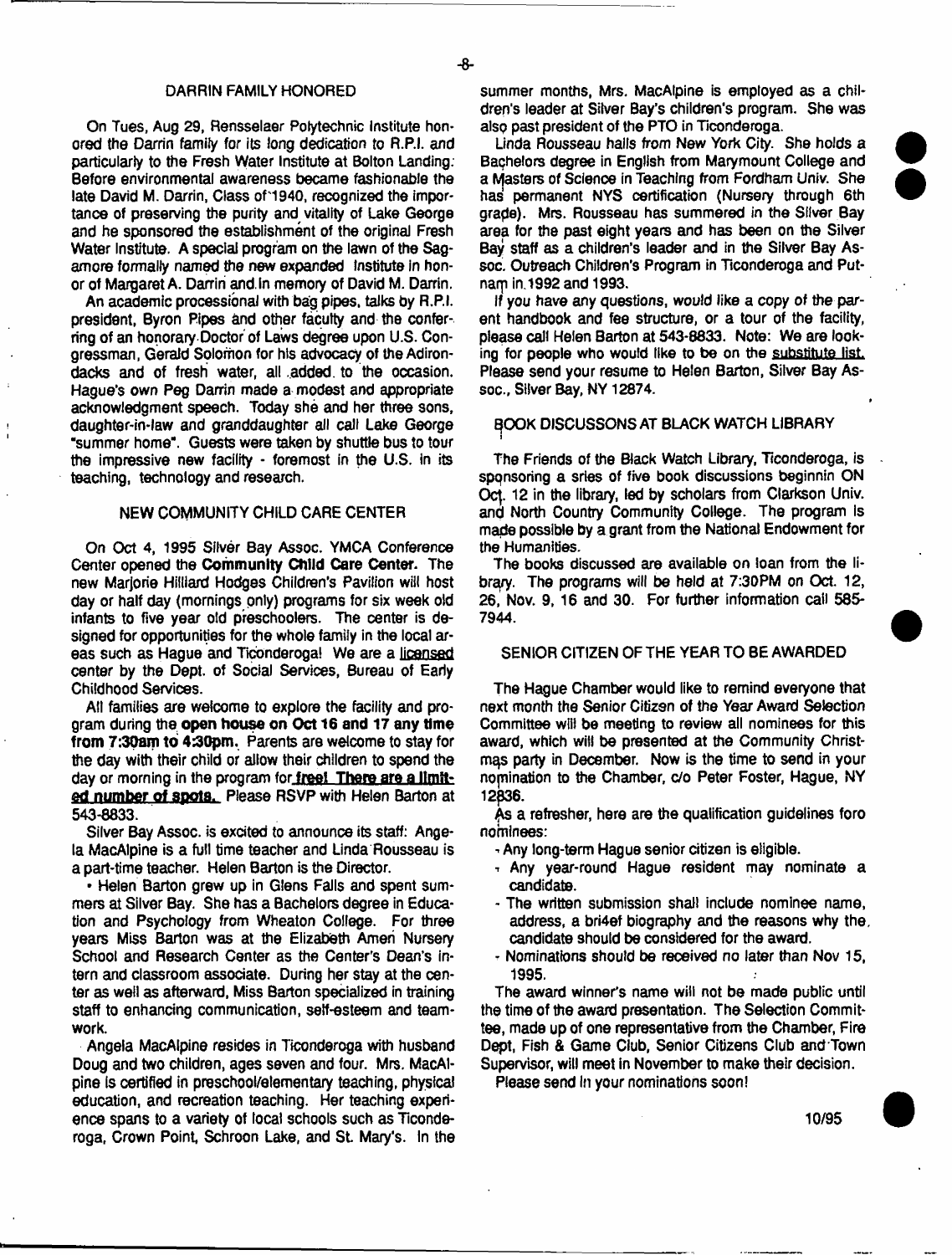

BORN - A boy, Brett Allen, to LeRoy and Tammy Middleton in Jacksonville, FL on August 26. Brett Is the grandson of David Middleton and great grandson of Julia Middleton, Hague.

MARRIED - Kathleen Marie, daughter of Tom and Mary Lou Curry, Sabbath Day Point and Great Neck, to Jens Mangels on September 23 in St. Aloysius Church in Great Neck.

MARRIED - Jenni Owens, daughter of Wendy Heritage, Crown Point, to Paul Smith, son of Mr & Mrs Bernard Smith, Summit Drive, Hague on Sep 29 at Slim Point, Silver Bay. Jenni Is the granddaughter of Mr & Mrs James McGuire, Hague.

MARRIED - Daniel Denton, son of Mr & Mrs. George Denton, Hague, to Julie Ann Hunsdon, daughter of Sylvia Hunsdon, Ticonderoga and Simeon Hunsdon, Hudson Falls, on October 6 at Putts Pond. Reception was held at the EMA in Ticonderoga.

MARRIED - Martin H. Fitzgerald, Jr., son of Mr. & Mrs. Martin H. Fitzgerald, Sabbath Day Point, to Heidi Liddell, daughter of Mr & Mr. Richard Liddell, Ticonderoga, at Grace Memorial Chapel, Sabbath Day Point on Oct 7, 1995. Reception was held at Knights of Columbus, Ticonderoga.

DIED - Adrian B, Kennison, 89, Belleair Beach, FI and Fdrest Bay, NY on Sep. 17 in Moses Ludington Hospital in Ticonderoga. Survivors include one son, Richard, Minneapolis, MN, one daughter, Joan Shaw, St. Simons Island, GA, 10 grandchildren and 12 great-grandchildren and a special friend, Georgia Kinder, Forest Bay.

DIED - Richard Fogwell, Jr., Hague and Hobe Sound, FL, on September 26 in Boston. He is survived by his wife Nancy (DeLarm), a son, Richard, a brother, three stepdaughters, a stepson and six step-grandchildren.

DIED - Rev. John P. Ludlam, 70, Clinton Comers and long time resident of Silver Bay, NY at his home. He is survived by his wife Janet (Armes), two sons, three daughters and fifteen grandchildren.

#### COMPUTER PRESENTATION

*MTi* resentation/demonstration for all parents and students Learning at Home", will provide information on the se-On Tuesday, Oct 24,1995 at 7PM in the Elementary-Middle School Cafetorium there will be a computer in grades K-12. This evening program, "Enhancing

lecting of hardware and software that can be used in the home to increase student achievement.

- 9-

## NATIONAL FOREIGN LANGUAGE WEEK

Seventh and eighth grade Spanish class students at Ticonderoga Middle School have already begun preparation for National Foreign Language Week, observed throughout NYS each year March 2-9. Ticonderoga students are participating in the NYS Foreign Language Teachers' Assoc, poster contest, striving to design a black & white poster symbolizing the theme, "Learn Languages, Network with the World."

An international buffet dinner is planned for students and their parents. This event will showcase traditional cuisine from Spain, Mexico, and the Americas.

Awareness activities include daily foreign language trivia contests, challenging students to test their knowledge about Hispanic culture. Students may be asked to name the popular Hispanic female singer based in Miami, Florida, or to list countries bordering Spain to the north.

National Foreign Language Week provides an opportunity for all students to explore other cultures and traditions, to experience common spoken expressions in different groups of people throughout the world.



Fourth graders in Jill Vickers and Shari 0"Bryan's classes started a prqject last spring to research life in the Trout Brook Valley (Lord Howe Valley) many years ago. They interviewed residents of Hague on an individual basis, wrote reports and then took the summer off. The same students, now fifth graders, under the direction of the same teachers are now working to complete their project of writing a book entitled "Trout Brook Valley: Truth and Tales!". On Oct. 5 the students spent most of the school day in Hague, first being treated to a discourse on the history by our own historian, Clifton West. Then they divided in groups and visited the Hague museum, walked to see Vila Fitzgerald, former historian and Hague teacher for many years and had individual final interviews with their mentors. They went from the Community Center for a drive to Four Comers where Mr. West showed them an old foundation and ledge where arrowheads had been found.

As an observer and an interviewee, I found the students to be especially attentive and interested in this project. It was a pleasure to have them visit us, and I am extremely anxious to see the finished product.

The printing of the book is being funded by a grant from International Paper Co.. Mrs. Sandy Hurlburt, Ti's historian and employee of IP was instrumental in obtaining this grant for the school.